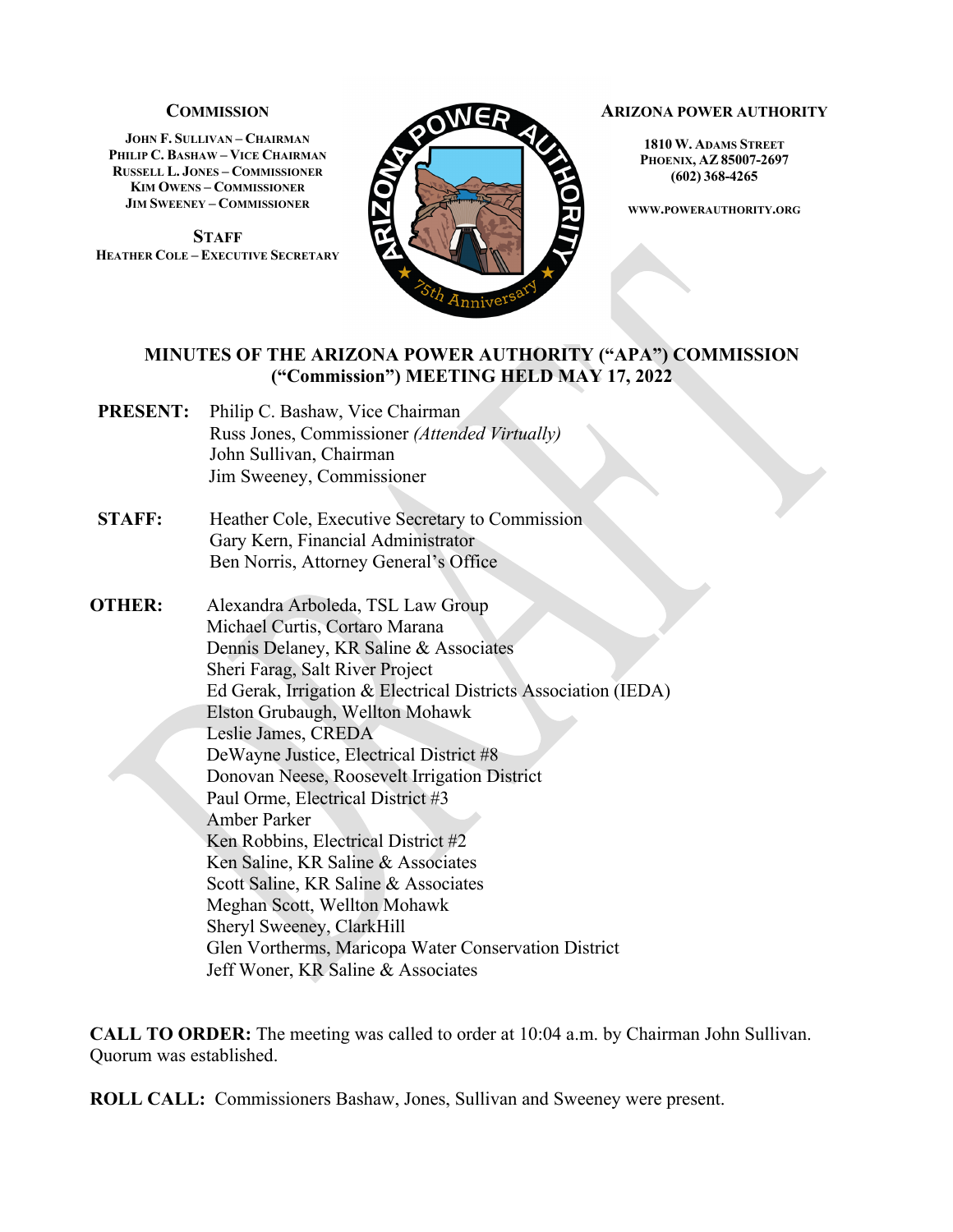# **CHAIRMAN REQUEST FOR DECLARATION OF CONFLICT OF INTEREST BY ANY COMMISSIONER:**

 $\triangleright$  Each Commissioner declared they had no conflict of interest on any matter as listed on the agenda for today's meeting.

**PLEDGE OF ALLEGIANCE:** The Pledge of Allegiance was recited.

## **APPROVAL OF MINUTES:**

- **Motion**: To approve the minutes from the Regular Commission Meeting held on April 19, 2022 was made by Vice Chairman Bashaw and seconded by Commissioner Sweeney.
- Vote: Commissioners Bashaw, Jones, Sullivan & Sweeney approved the motion.
- **Resolved:** Approved as stated above and the written documents are entered into the Commission records.
- **Motion**: To approve the minutes from the Executive Session held on April 19, 2022 was made by Commissioner Jones and seconded by Vice Chairman Bashaw.
- **Vote:** Commissioners Bashaw, Jones, Sullivan & Sweeney approved the motion.
- **Resolved:** Approved as stated above and the written documents are entered into the Commission records.

**LEGISLATIVE UPDATE:** Mr. Ed Gerak reported that he recently attended the National Water Resources Association (NWRA) Federal Water Issues Conference.

The list of speakers was impressive and included Congressman Cliff Bentz, the Ranking member of the Water, Oceans and Wildlife Subcommittee who spoke to the group. Being a water lawyer from the dry side of Oregon, who was raised on a ranch, he understands our issues better than most. He stressed the importance of quantifying the value of water, not by the cost of it, but the value in the products it produces or the lives it saves.

Patrick Sigl, with SRP, led a discussion on the Sackett vs. EPA case that is ongoing. The fact that the SCOTUS accepted this case makes you think that a change is coming. Multiple news articles came out after the leaked Roe vs. Wade opinion on how this may affect future decisions, especially in the natural resource world given the conservative majority.

Assistant Secretary Tanya Trujillo spoke on water related issues, specifically about the implications of mitigation water at Glen Canyon Dam to protect hydropower. Mr. Gerak took the opportunity to ask her to reconsider the decision to perform bug flow experiments again this year given the projected week of by-pass and the current replacement power costs.

Mr. Gerak visited with Zach Laven in Congressman Schweikert's office. Congressman Schweikert has always been supportive to the Ag groups, and with his ascent in the Ways & Means Committee, there is a good chance he could chair a subcommittee next year. He asked Zach about the Solar Tariffs and highlighted the need to get this fixed as it is delaying projects and preventing future ones when we are in dire need of replacement capacity.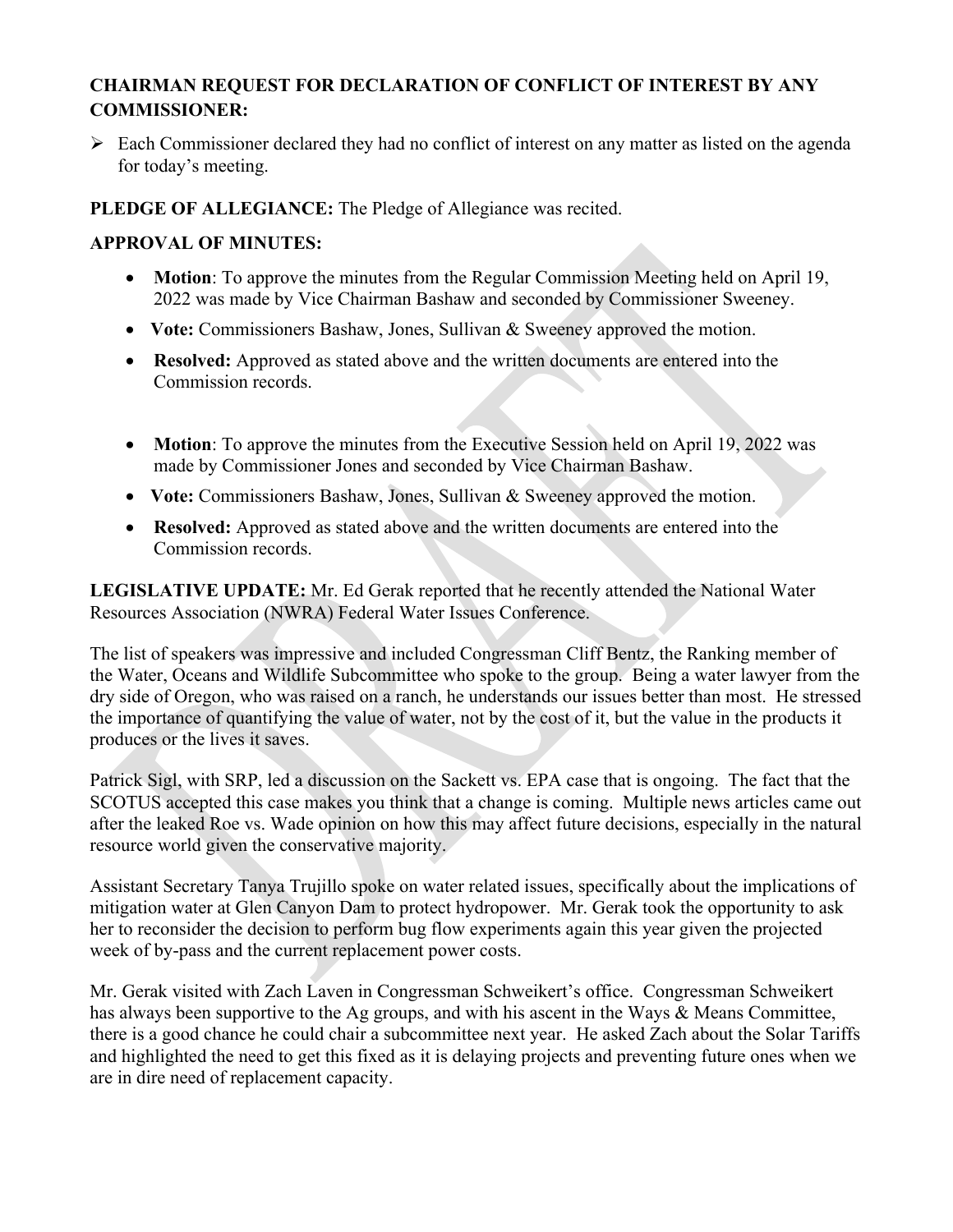Due to office Covid protocols, he met with Chris Phalen from Senator Sinema's office virtually. He was unaware of the FERC order and how it impacted Arizona with California being able to hijack Arizona electricity. They sent an "us too" support letter regarding our appropriation requests to Senator Kelly's office for the Waste Site and Hoover By-Pass Restrooms. We discussed the power impacts and the current market conditions on the Colorado River.

The conference attendees heard from Congressman Newhouse. As chairman of the Western Caucus, Mr. Newhouse focused on wildfires and their impacts.

A discussion was held with Emily Cummins of Congresswoman Kirkpatrick's office. Our previous ask for the dump site remediation made the top 5 energy & water asks from Ann's office. While the estimates have been revised down recently, our ask will more than cover the costs, including those already spent on mitigation.

Mr. Gerak met with Johnny Zwaanstra, with Representative Lesko's Office. He provided an explanation on a few of the questions that were submitted for the hydropower hearing on Thursday, and updated him on the approps requests, the status of energy loss on the river and the solar tariff issues. The specifics of a concept that we proposed may have hit a snag, but the gist is to shed environmental cost adders to hydropower during drought situations, and that idea hasn't changed, we might just have to refine the language.

Senator Kelly met with many of the Arizona NWRA attendees, and had a roundtable with the Senator. While large groups tend to be disjointed, we were able to highlight the FERC decision and ask their office to encourage FERC to revisit it, especially with the potential for brownouts this summer in Arizona.

They met with Sierra Fuller form Congressman O'Halleran's office. The Congressman is on both Energy & Commerce and Agriculture. We asked if there was anything creative that could be done through the Farm Bill like we are seeing on wildfires from USDA.

The group wrapped up the conference with a meeting with the Bureau of Reclamation. A primary focus of this discussion was the impacts of drought to Arizona, the need for increased capacity and the problem that this solar tariff is having on projects.

Vice Chairman Bashaw shared that there has been a shift in mindset regarding the economic impact studies on the value of products vs water being used. The Ag community is becoming much more efficient.

Vice Chairman Bashaw asked if the mitigation water being left in Lake Powell will eventually be released? Ms. Alex Arboleda, CAP Board member, attended the APA Commission meeting and answered the question. In order for the lower basin to agree to leave the water in Lake Powell it was agreed that the lower level in Lake Mead would not trigger a lower tier. The water belongs to Lake Mead and although not currently physically being placed in Lake Mead, it will not cause an adjustment. The level is expected to be lowered approximately 8 feet. Both the Bureau of Reclamation and the Department of Interior have agreed to this arrangement.

## **REVIEW OF EXPENDITURES AND FINANCIAL REPORTS AND APPROVAL OF**

**CLAIMS:** Gary Kern, Financial Administrator, provided the Expenditures & Financial Reports. Hoover Operations Fund Claims #13375 - #13412 and APA Fund Claim #653 for the period April 1, 2022 through April 30, 2022 were presented.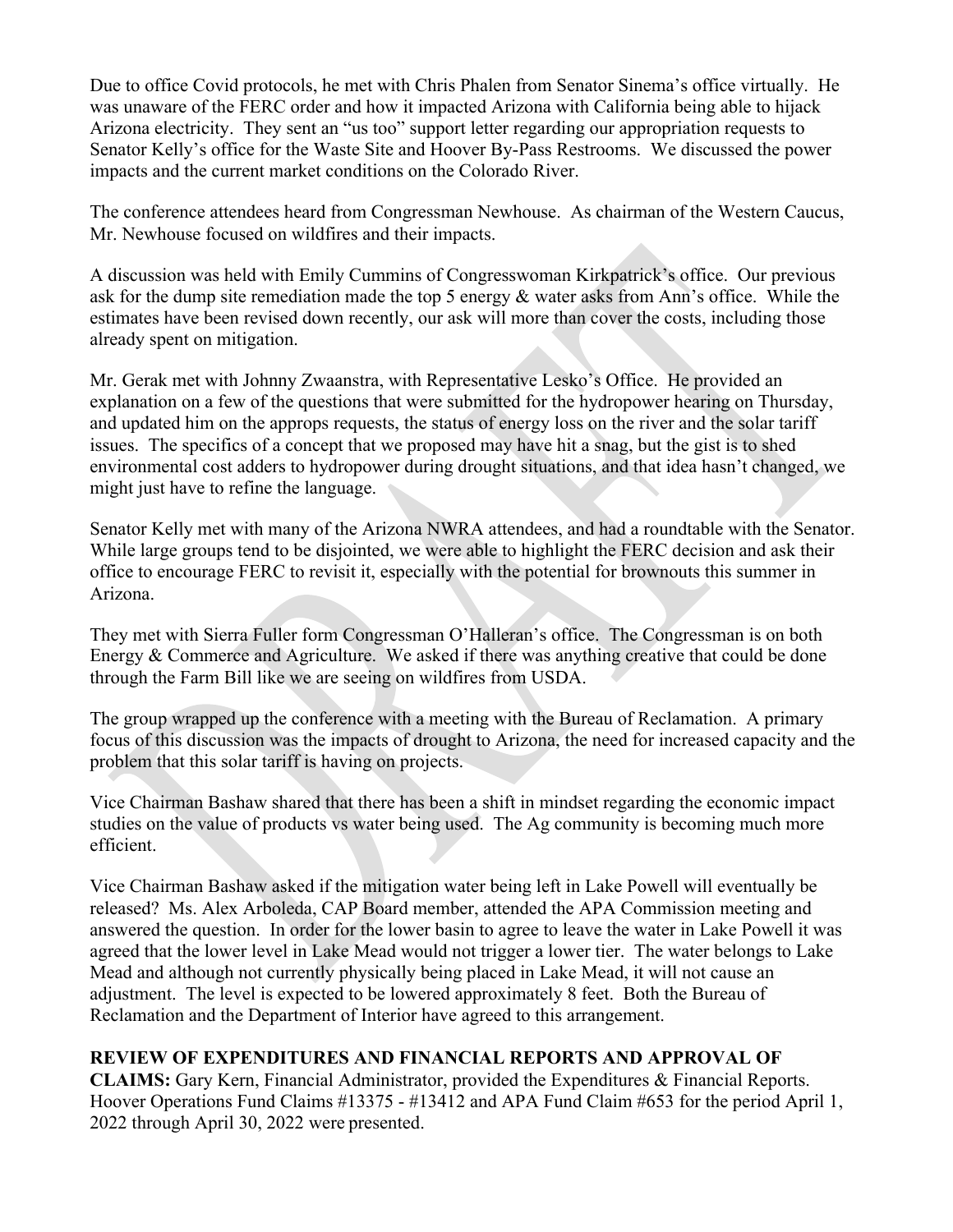- **Motion:** To approve Hoover Operations Fund Claims #13375 #13412 and APA Claim #653 as presented was made by Commissioner Sweeney and seconded by Commissioner Jones.
- **Vote:** Commissioners Bashaw, Jones, Sullivan & Sweeney approved the motion.
- **Resolved:** Approved as stated above and the written documents are entered into the Commission records.

Following the Financial Report, Ken Saline asked the Commission to consider using some of the surplus funds discussed to lower the energy rate. Anything the APA can do to help the high energy costs and the impacts on customers would be greatly appreciated. Chairman Sullivan asked staff to take a hard look at the surplus and determine/provide recommendations on use of the surplus. APA staff is not currently confident with WAPA's numbers, but is doing a deep dive into the reports.

Vice Chairman Bashaw requested that staff look into the 2023 budget in terms of rate changes as well. Mr. Kern mentioned that the budget is being put together and the draft will be shared with customers in early-mid June.

# **REPORT ON POWER OPERATION MATTERS:** Gary Kern, Financial Administrator, reported

the following:

- Monthly precipitation April had a higher percentage of precipitation compared to the same time last year.
- Water Year Precipitation When we compare this water year to date to the same time period last year, over all we have had more precipitation.
- Upper Colorado River System Precipitation to Date in the upper Colorado river system is at 94% which is considerably higher than the same time last year.
- Lake Powell inflow is forecast to be 55% of normal for the year.
- Total System Contents (Upper and lower basin) There was so little snow this past year that we are not seeing an increase in the basins and we do not expect to see this getting much better in the coming months.
- Reservoir and System Capacity Currently Lake Powell is at 24% and Lake Mead is at 30% of capacity
- Lake Mead Elevation Lake Mead is currently below 1,075. By this time next year, we anticipate the elevation to be at the 1,044 mark.
- The Climate Forecast from the Colorado Basin River Forecast Center for Arizona in the next 90 days is above normal temperatures with a 33%-40% chance of above normal precipitation over the next 3 months.

# **CHAIRMAN REPORT:**

- WAPA Public Information Forum Update: Chairman Sullivan announced that WAPA held the Public Information Forum regarding the Base Rate. They are not proposing any changes to the formula. There will be a Formal Comment Period until July 12. The APA will work with the customers to prepare comments.
- AZ G&T Annual Meeting Update: Chairman Sullivan & Vice Chairman Bashaw attended the Annual Meeting. The Co-ops have many of the same concerns as the other APA customers. AEPCO will be adding some generation in the Apache & Mohave service territories. Many of